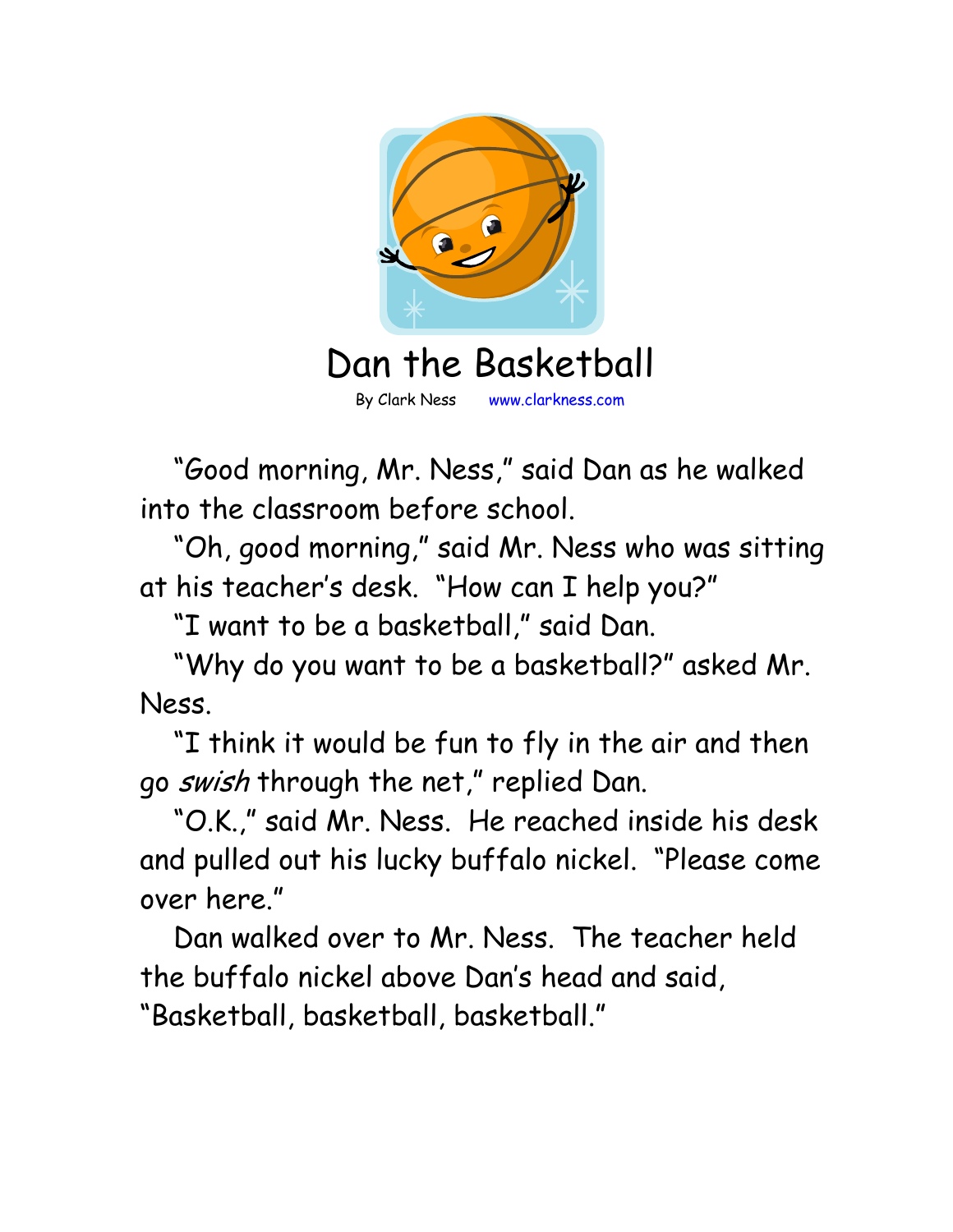There was a loud *poof*, followed by some white smoke, and Dan was a basketball. He sat on the floor looking up at Mr. Ness.

 Bill walked into the classroom just at that time. "Bill, do you want to go out and play basketball?" asked Dan the basketball.

 Bill stopped right in his tracks and looked at the talking basketball. "How can a basketball talk?" he asked.

 "Bill, it's me, Dan," said Dan. "Mr. Ness used his lucky buffalo nickel and turned me into a basketball."

 "Boy, you must have done something really bad for Mr. Ness to turn you into a basketball," said Bill.

 "No, I didn't. I asked him to turn me into a basketball. I wanted to be a basketball," said Dan.

 "You boys can go outside and play," said Mr. Ness. "You have about five minutes before school will start. Bill, just remember to bring Dan back inside."

 Bill grabbed Dan the basketball and ran outside with him.

 "Cool basketball," said the other kids on the playground.

 "It is just me, your friend, Dan," said the basketball.